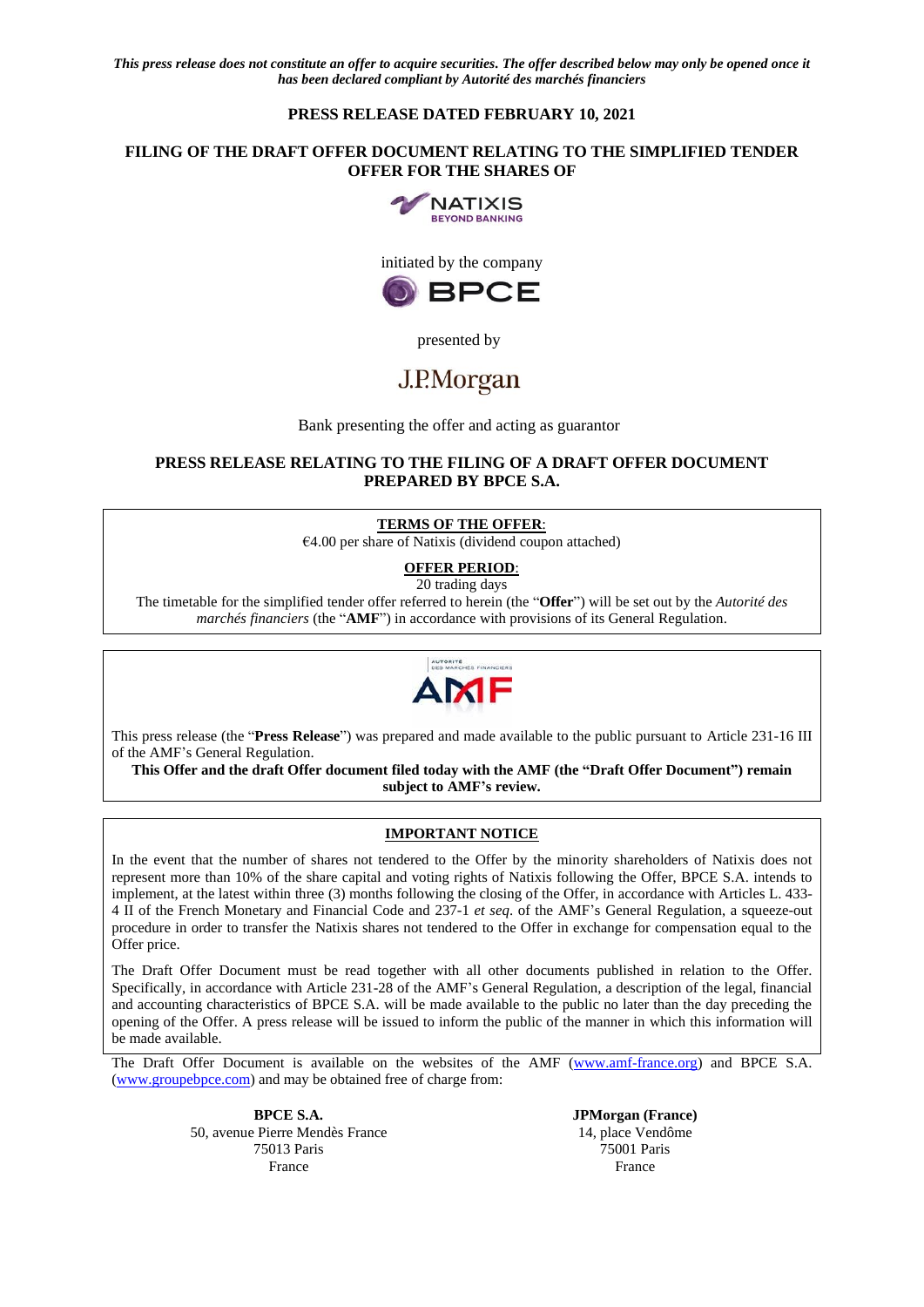## **1. OVERVIEW OF THE OFFER**

Pursuant to Title III of Book II and more specifically Articles 233-1, 1° *et seq*. of the AMF's General Regulation, BPCE, a limited liability corporation (*société anonyme avec directoire et conseil de surveillance*) with a share capital of EUR 170,384,630, having its registered office at 50 avenue Pierre Mendès France, 75013 Paris, registered with the Paris Trade and Companies Register under number 493 455 042 (hereafter, "**BPCE**" or the "**Offeror**"), makes an irrevocable offer to the holders of shares of the company Natixis, a limited liability corporation (*société anonyme à conseil d'administration*) with a share capital of EUR 5,049,522,403.20, having its registered office at 30 avenue Pierre Mendès France, 75013 Paris, registered with the Paris Trade and Companies Register under number 542 044 524 (the "**Company**" or "**Natixis**"), the shares of which are traded on the compartment A of the Euronext Paris regulated market under ISIN Code FR0000120685, ticker symbol "KN" (the "**Shares**"), to acquire all the Shares that BPCE does not hold directly or indirectly on the date of the Draft Offer Document at the unit price of EUR 4.00 (dividend coupon attached<sup>1</sup>) (the "**Offer Price**"), as part of a simplified tender offer, the terms and conditions of which are described hereafter (the "**Offer**").

BPCE is a credit institution, central body of the cooperative banking group composed of the Banques Populaires and the Caisses d'Epargne networks, as well as other affiliated credit institutions, including Natixis. BPCE's status is governed by the French Monetary and Financial Code.

As of the date of the Draft Offer Document, BPCE holds 2,227,221,174 Shares and the same number of theoretical voting rights representing 70.57 % of the capital and theoretical voting rights of the Company<sup>2</sup>.

The Offer targets all the Shares not held by the Offeror or assimilated thereto:

- (i) which are already issued, *i.e.* to the knowledge of the Offeror at the date of the Draft Offer Document, a maximum number of 924,715,665 Shares, it being specified that the treasury Shares held by the Company are not targeted by the Offer<sup>3</sup>, and
- (ii) which are likely to be issued before the closing of the Offer in connection with the definitive acquisition of the free shares granted by the Company i.e., to the knowledge of the Offeror at the date of the Draft Offer Document and on the basis of the tentative timetable presented in section **Erreur ! Source du renvoi introuvable.** of this Press Release, a maximum number of 2,924,653 new Shares<sup>4</sup>,

i.e., to the knowledge of the Offeror at the date of the Draft Offer Document, a maximum number of Shares targeted by the Offer equal to 927,640,318.

To the knowledge of the Offeror, there are no other equity securities or other financial instruments issued by the Company or rights conferred by the Company that may give access, immediately or in the future, to the share capital or voting rights of the Company, other than the free shares granted by the Company to certain corporate officers and employees and described in section 2.4 of this Press Release.

The Offer, which will be followed, if applicable, by a squeeze-out procedure pursuant to Articles L. 433-4 III of the French Monetary and Financial Code and 237-1 *et seq*. of the AMF's General

**<sup>1</sup>** Dividend proposed by Natixis for year 2020: 0.06 euro per Share.

**<sup>2</sup>** Based on a total number of 3,155,951,502 shares and 3,155,951,502 theoretical voting rights of the Company (information as of December 31, 2020 published by the Company on its website in accordance with Article 223-16 of the AMF's General Regulation). In accordance with Article 223-11 of the AMF's General Regulation, the total number of voting rights is calculated on the basis of all shares to which voting rights are attached, including shares without voting rights.

<sup>&</sup>lt;sup>3</sup> The treasury Shares held by the Company, representing 0.13 % of the Company's share capital, assimilated to those held by the Offeror pursuant to Article L. 233-9, I, 2° of the French Commercial Code, are not targeted by the Offer.

**<sup>4</sup>** See section 2.4 of this Press Release.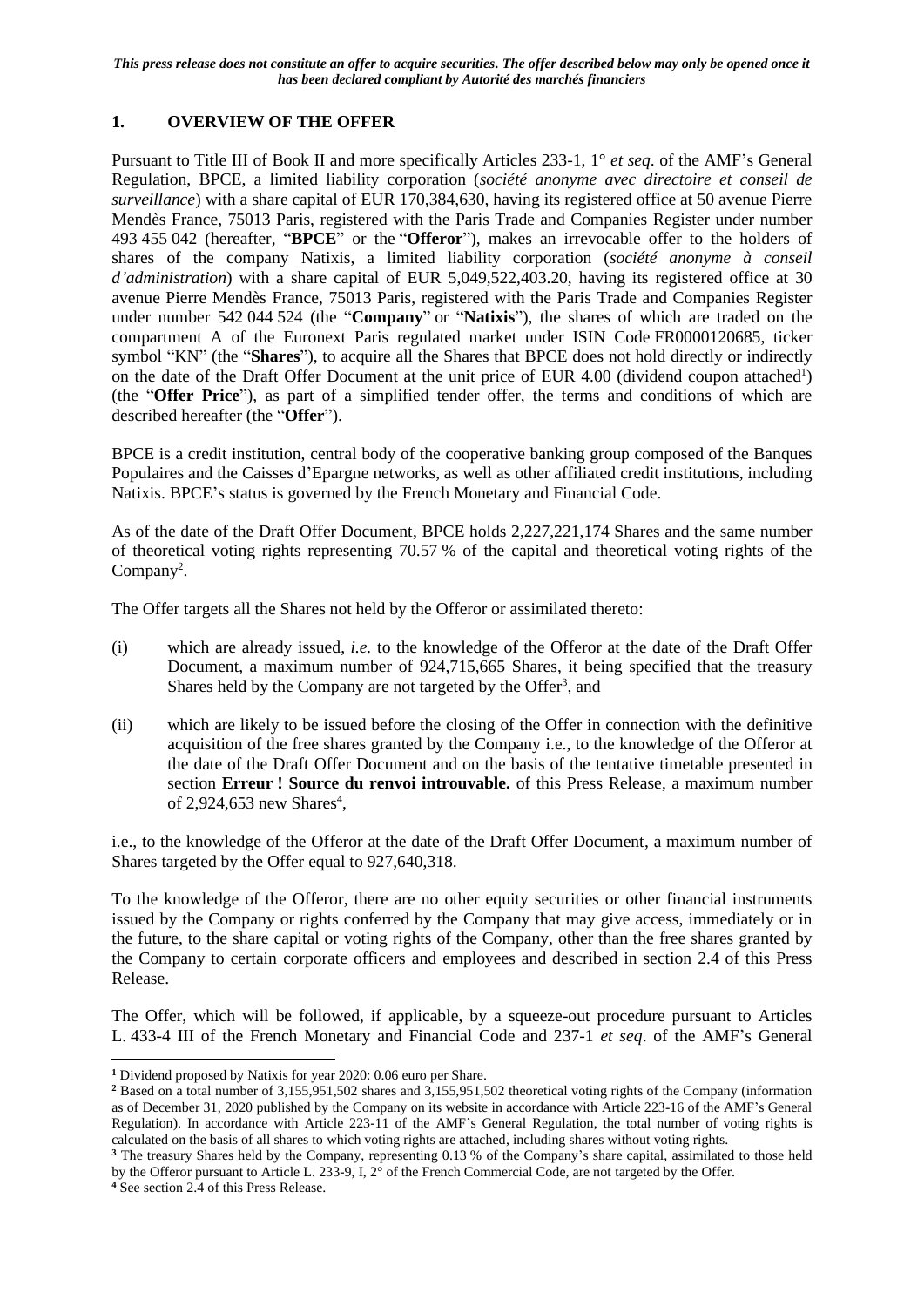Regulation, will be conducted following the simplified procedure in accordance with the provisions of Article 233-1 *et seq.* of the AMF's General Regulation. The duration of the Offer will be twenty (20) trading days corresponding to twenty (20) business days in the United States.

In accordance with the provisions of Article 231-13 of the AMF's General Regulation, on February 10, 2021, JPMorgan Chase Bank, N.A., Paris branch (the "**Presenting Institution**" or "**JPMorgan (France)**"), as presenting institution of the Offer, filed the Offer and the Draft Offer Document with the AMF on behalf of the Offeror. JPMorgan (France) guarantees the content and the irrevocable nature of the commitments made by the Offeror in connection with the Offer.

The Offeror is not acting in concert with any third party or shareholder of the Company.

## **1.1 Background and reasons for the Offer**

## 1.1.1 Background of the Offer

BPCE Group, whose central body is the company BPCE S.A., is the second largest banking group in France and is supported by two networks of cooperative, autonomous and complementary commercial banks: the fourteen Banques Populaires and the fifteen Caisses d'Epargne ("**Groupe BPCE**"). It is a major actor in asset management, insurance, wholesale banking and specialized financial services.

Natixis, a subsidiary of Groupe BPCE, is a French financial institution of international stature specialised in asset and wealth management, corporate and investment banking, insurance and payments. Natixis supports and advises its own corporate clients, financial institutions and institutional investors, as well as clients of the Groupe BPCE networks.

The Offer follows the publication by BPCE on February 9, 2021 of a press release announcing that Groupe BPCE is studying a simplification of its organization and an evolution of its model.

It is in the context of this reorganization that BPCE has informed the market, in its press release published on February 9, 2021, of its intention to file this Offer and to acquire the 29.3 % of the Company's share capital that BPCE does not hold<sup>5</sup>.

The reasons for the Offer are more fully described in section **Erreur ! Source du renvoi introuvable.** "*Reasons for the Offer*" below.

## 1.1.2 Breakdown of the Company's capital and voting rights

## *Share capital of Natixis*

To the Offeror's knowledge, the Company's share capital at the date of the Draft Offer Document amounts to EUR 5,049,522,403.20, divided into 3,155,951,502 ordinary shares of EUR 1.60 par value each, fully paid-up and all of the same class.

## *Composition of Natixis' shareholding structure as at December 31, 2020*

To the knowledge of the Offeror, the share capital and voting rights of the Company as at December  $31, 2020$  are as follows<sup>6</sup>:

**<sup>5</sup>** Based on total shares outstanding as of December 31, 2020.

**<sup>6</sup>** Based on a total number of 3,155,951,502 shares and 3,155,951,502 theoretical voting rights of the Company (information as of December 31, 2020 published by the Company on its website in accordance with Article 223-16 of the AMF's General Regulation). In accordance with Article 223-11 of the AMF's General Regulation, the total number of voting rights is calculated on the basis of all the shares to which voting rights are attached, including shares without voting rights.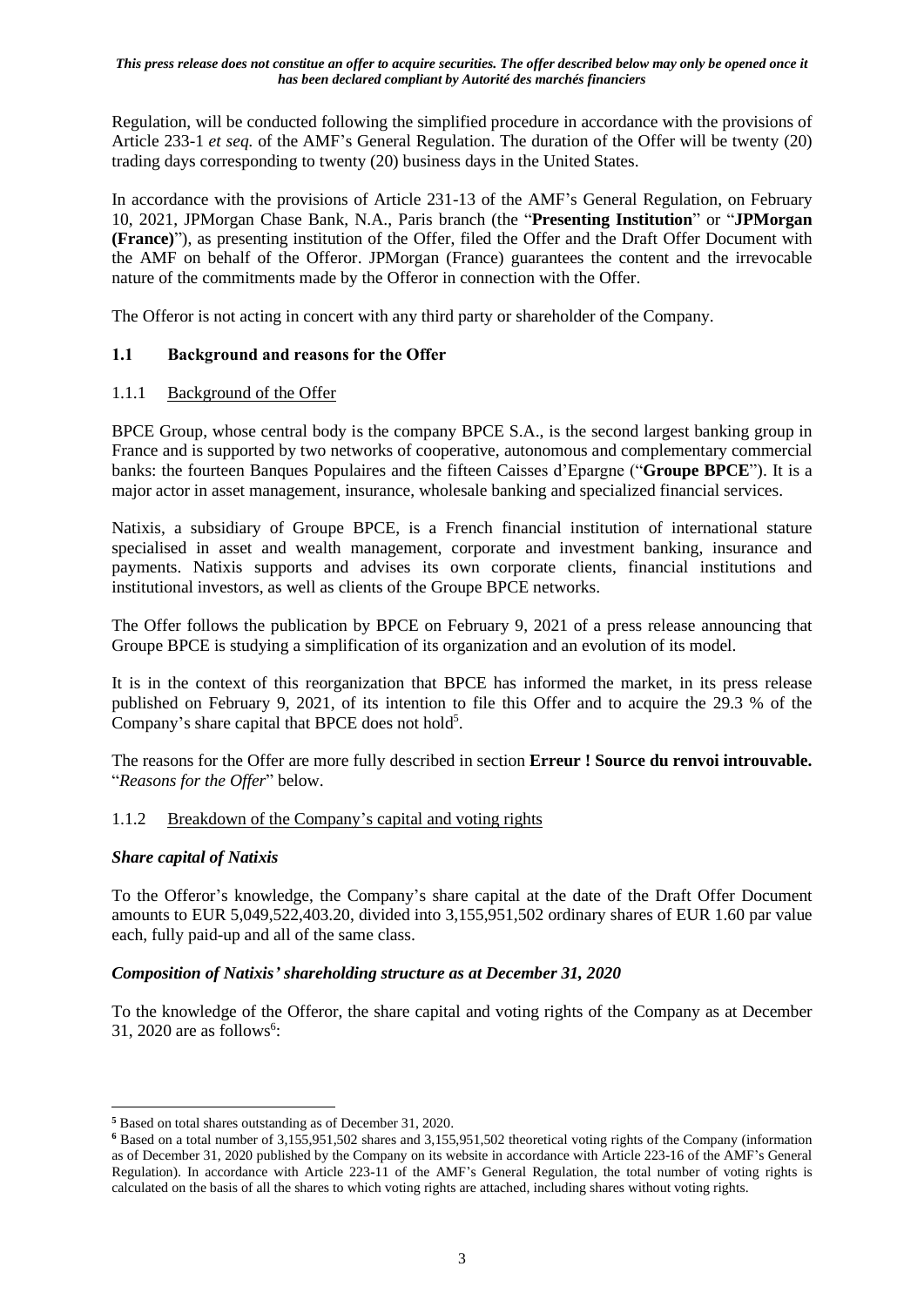| <b>Shareholders</b>      | Number of<br>shares | Percentage of<br>shares | Number of<br>theoretical<br>voting rights | Percentage of<br>theoretical<br>voting rights |
|--------------------------|---------------------|-------------------------|-------------------------------------------|-----------------------------------------------|
| <b>BPCE</b>              | 2,227,221,174       | 70.57 %                 | 2,227,221,174                             | 70.57 %                                       |
| Employee<br>shareholding | 97,166,403          | 3.08 %                  | 97,166,403                                | 3.08 %                                        |
| Treasury shares          | 4,014,663           | 0.13 %                  | 4,014,663                                 | 0.13 %                                        |
| Public                   | 827,549,262         | 26.22 %                 | 827,549,262                               | 26.22 %                                       |
| Total                    | 3,155,951,502       | 100\%                   | 3,155,951,502                             | 100%                                          |

It is specified that the Offeror did not purchase any Natixis shares during the twelve (12) months preceding the filing of the draft Offer.

## 1.1.3 Reasons for the Offer

The Offer is part of a desire to simplify Groupe BPCE's operations as part of the preparation of its strategic plan.

Indeed, given the economic and market outlook, the Offeror wishes to provide more strategic leeway for the development of the Company's businesses (Asset and wealth management, Corporate & Investment Banking, Insurance and Payments), whereas the listing does not constitute an appropriate framework for achieving this goal.

As a result, if the minority shareholders do not represented more than 10% of the share capital and voting rights of Natixis at the end of this Offer, it is BPCE's intention to require the AMF the implementation of the squeeze-out procedure as described in section 1.2.5 "*Intentions with respect to the squeeze-out*" below. In this respect, the Offeror has mandated the Presenting Institution to carry out an evaluation of the Natixis shares, a summary of which is reproduced below. In addition, pursuant to the provisions of Articles 261-1 I and II of the AMF's General Regulation, the Company's board of directors appointed an independent expert to assess the valuation of the Company's share price, whose report will be provided in full in the Natixis' reply document.

## **1.2 Intentions of the Offeror for the next twelve months**

## 1.2.1 Strategy and continuation of the Company's activities

Over the last ten years, Groupe BPCE has become one of Europe's leading banking groups. Its cooperative universal bank model is decentralised and organised around three activities (Retail Banking & Insurance, Asset & Wealth Management, and Corporate & Investment Banking), covering all customer segments (retail customers, professionals, corporates, and institutional clients).

At a time of significant changes in the competitive landscape of financial institutions across Europe and in light of a new, post-health crisis economic cycle, Groupe BPCE wishes to enhance the development of its businesses, by providing them with the means to increase their strategic flexibility, accelerate their development for the benefit of their customers and their performance, by simplifying its organization.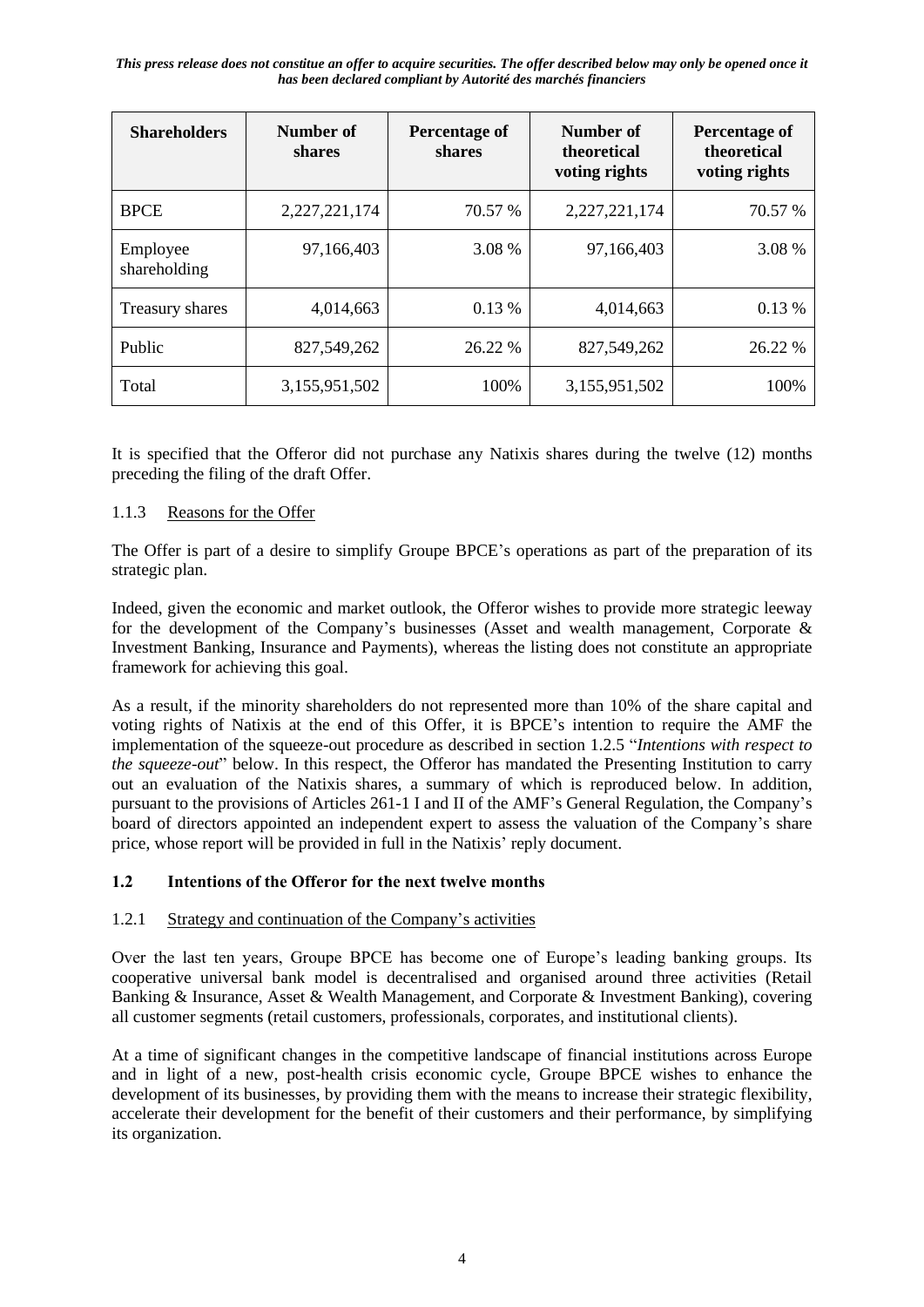To reach this goal and as part of its upcoming strategic plan, Groupe BPCE wishes to study, together with its corporate bodies, an evolution of its organization with:

- On one side, the retail businesses, including Retail Banking and Insurance (BPA), Financial Solutions and Expertise (SEF), and now also Insurance and Payment businesses. This would complete the movement initiated with the successful creation of the SEF division. Insurance and Payment businesses might report directly to BPCE S.A.; the terms of such a combination would be analysed at a later stage;
- On the other side, Groupe BPCE's global businesses serving Large and Global Customers: Asset and Wealth Management ("Natixis Investment Managers", "Natixis Wealth Management"), and Corporate & Investment Banking ("Natixis Corporate and Investment Banking"), would be gathered within a new structure "Global Financial Services";
- A clearer model for the support functions of BPCE, Natixis and its businesses, with simplified functional links.

This study will be carried out regardless of the Offer's outcome.

Any project stemming from these reflections will be submitted, if need be, to the consultation of relevant works councils.

Moreover, Groupe BPCE observes that Natixis' listing does not provide the means required for the development of its activities, whereas the strategic is greater within within Groupe BPCE than the public equity markets. Natixis clearly benefits from Groupe BPCE's financial backing, and the Caisses d'Epargne and Banques Populaires are the first economic partners of Natixis' businesses.

As a consequence, in the perspective of the considered reorganisation, BPCE, which holds, as of the date of the Draft Offer Document, more than 70 % of the share capital and voting rights of the Company (see section **Erreur ! Source du renvoi introuvable.** "*Breakdown of the Company's share capital and voting rights*" above), wishes to acquire the 29.3 % of the Company's share capital it does not own<sup>7</sup>. Consequently, the Offer will not result in a change of control of the Company.

Following this transaction, and in the event of implementation of the Company's squeeze-out, if any, Groupe BPCE would be the largest privately-held banking institution in Europe.

## 1.2.2 Employment guidelines

The Company will remain a separate entity with governance and functions adapted to the management of the businesses that it will be responsible for managing. Depending on the offer's outcome and the possible delisting of Natixis, certain functions specifically related to the listing could be affected by the proposed transaction.

The Offeror does not anticipate that the Offer will lead to a reduction in the workforce at Natixis, it being specified that any reorganization that may be decided upon following the Offer (see section 1.2.1 "*Strategy and Continuation of the Company's Activities*" above) would be carried out in accordance with the practices of Groupe BPCE, in particular without forced departure.

## 1.2.3 Merger and legal reorganisation

The Offeror does not intend to merge with Natixis.

Moreover, the Offer will have no impact on the legal organisation of the Company. As indicated in section 1.2.1 "*Strategy and pursuit of the Company's activities*" above), the Offeror is studying the

**<sup>7</sup>** Based on total shares outstanding as of December 31, 2020.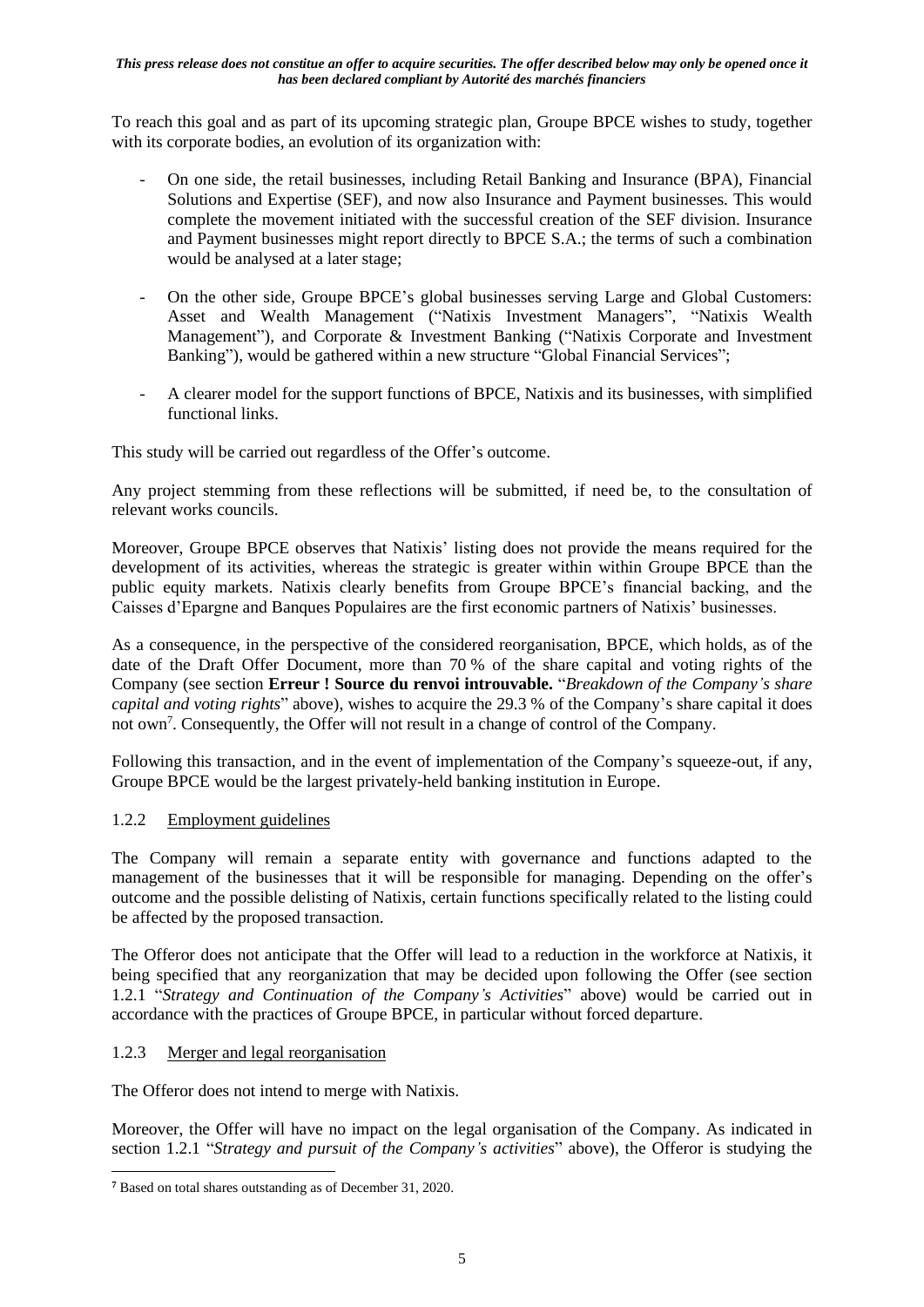possibility of implementing a direct linkage of the Company's Insurance and Payments businesses to the Offeror, it being specified that the study of such a linkage will not be conditional upon the success of the Offer.

## 1.2.4 Composition of the Company's corporate bodies and management

The Company's board of directors is currently composed of the following members:

- ‒ Mr. Laurent Mignon (chairman of the board of directors);
- ‒ BPCE, represented by Ms. Catherine Halberstadt;
- ‒ Mr. Alain Condaminas;
- ‒ Mr. Dominique Duband;
- ‒ Ms. Nicole Etchegoïnberry;
- Ms. Sylvie Garcelon;
- ‒ Mr. Philippe Hourdain;
- ‒ Ms. Catherine Leblanc;
- ‒ Mr. Christophe Pinault;
- ‒ Mr. Daniel de Beaurepaire;
- ‒ Ms. Anne Lalou\*;
- ‒ Mr. Bernard Oppetit\*;
- ‒ Ms. Catherine Pariset\*;
- ‒ Ms. Diane de Saint Victor\*; and
- ‒ Mr. Nicolas de Tavernost\*.

## *\* Independent directors*

Mr. Nicolas Namias currently holds the position of Chief Executive Officer of the Company.

It is specified that Mr. Henri Proglio holds a position of censor (*censeur*) in the Company's board of director.

Should be the Offer be followed by a squeeze-out, it will result in the delisting of the Shares from the Euronext Paris regulated market. In this context, changes in the composition of the Company's corporate bodies may be envisaged and will depend on the Offer's outcome.

## 1.2.5 Intentions regarding the squeeze-out

In accordance with Articles L. 433-4 II of the French Monetary and Financial Code and 237-1 *et seq*. of the AMF's General Regulation, the Offeror intends to require the AMF, within three (3) months from the closing of the Offer, to implement a squeeze-out procedure for Natixis Shares, if the number of shares not presented to the Offer by the Company's minority shareholders does not represent, at the end of the Offer, more than 10 % of the share capital and voting rights of Natixis.

In such a case, the squeeze-out would relate to Natixis shares other than those held by the Offeror or assimilated to them (including in particular the Shares subject to the liquidity mechanisms described in section 2.4 of this Press Release). It would be made in consideration of compensation of the relevant shareholders at the Offer Price. The implementation of this procedure will result in the delisting of the Natixis shares from Euronext Paris.

In the event that the Offeror is not in a position, following the Offer, to implement a squeeze-out, it reserves the right to file a public tender offer followed, if applicable, by a squeeze-out for the shares it does not hold directly or indirectly or in concert at that date. In this context, the Offeror does not exclude increasing its interest in the Company after the end of the Offer and prior to the filing of a new offer in accordance with the applicable legal and regulatory provisions. In this case, the squeezeout will be subject to the control of the AMF, which will rule on its conformity in light of the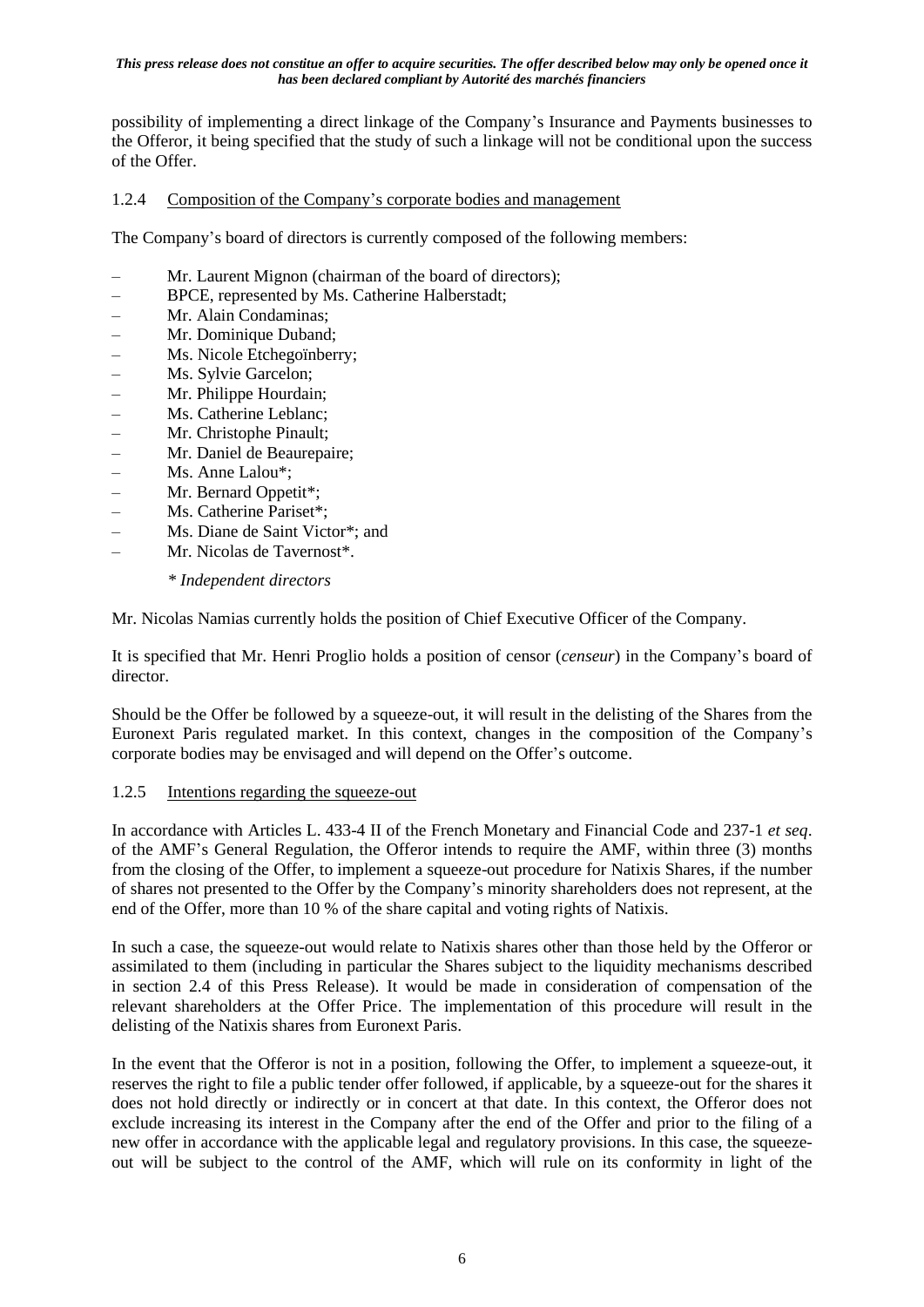independent expert's report to be appointed in accordance with the provisions of Article 261-1 of the AMF's General Regulation.

## 1.2.6 Synergies – Economic gains

No synergies have been specifically identified in connection with the Offer. Groupe BPCE will continue to be active in its current businesses, including the Company's core businesses: Asset and Wealth Management, Corporate & Investment Banking, Insurance and Payments.

The potential savings in listing costs that would result from the delisting of the Company's shares from Euronext Paris after the implementation of the squeeze-out, if need be, is not significant in relation to the amount of the transaction.

## 1.2.7 Dividend distribution policy

Following the Offer, Company's dividend policy will continue to be determined by its corporate bodies based on Company's distributive capacity, financial situation and financial needs, in accordance with any regulatory requirements applicable to the Company and by taking into account the constraints related to the current economic context.

## 1.2.8 Interest of the Transaction for the Offeror, the Company and its Shareholders

The Offeror is offering Natixis shareholders who tender their Shares in the Offer the opportunity to obtain immediate liquidity for their entire stake at a price per Share representing a premium of 16% compared to the closing price of the Share on February 5, 2021<sup>8</sup>, of 40% compared to the volumeweighted average Share price over the 60 days preceding this date, of 62% compared to the volumeweighted average Share price over the 120 days preceding this date and 66% compared to the volumeweighted average Share price over the 180 days preceding this date.

A summary of the elements of appreciation of the Offer price is presented in section 3 of this Press Release.

## **1.3 Agreements that may have a material impact on the assessment or outcome of the Offer**

Other than the Liquidity Agreement (described in section 2.4 of this Press Release), the Offeror is not aware of any agreement that could affect the determination of the Offer or its outcome.

**<sup>8</sup>** The Share price as of February 8, 2021 has not been taken into account due to significant movements on the stock.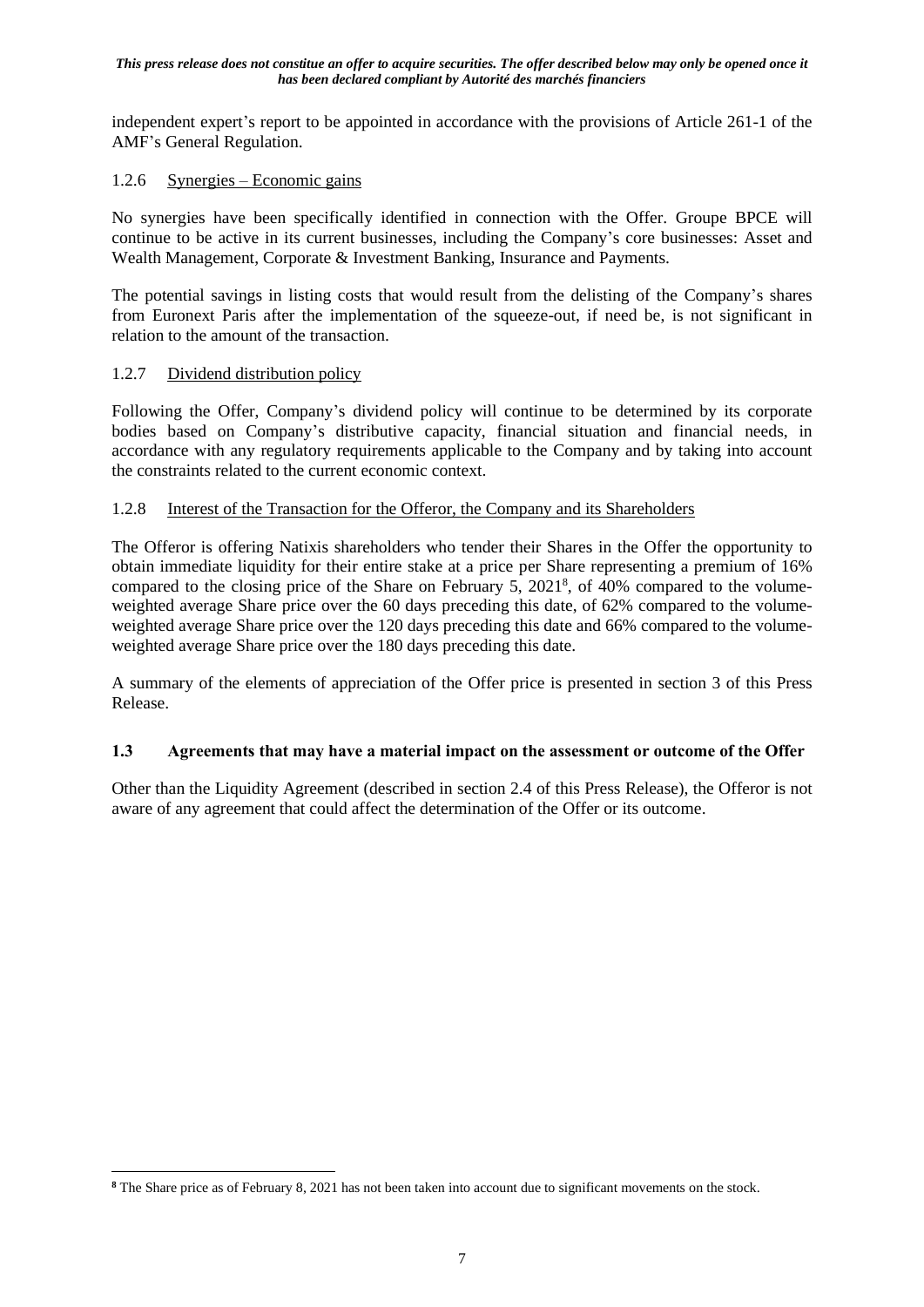## **2. CHARACTERISTICS OF THE OFFER**

## **2.1 Terms of the Offer**

In accordance with the provisions of Articles 231-13 and 231-18 of the AMF's General Regulation, the draft Offer was filed on February 10, 2021 with the AMF by JPMorgan (France), Presenting Institution of the Offer, acting on behalf of the Offeror. A notice of filing will be published by the AMF on its website (www.amf-france.org).

In accordance with Article 233-1 of the AMF's General Regulation, the Offer will be conducted following the simplified tender offer procedure.

In accordance with the provisions of Article 231-6 of the AMF's General Regulation, the Offeror irrevocably undertakes to the Company's shareholders to acquire, at the price of EUR 4.00 per Share (dividend coupon attached<sup>9</sup>), all the Shares that will be tendered in the Offer during a period of twenty (20) trading days corresponding to twenty (20) business days in the United States.

JPMorgan (France) guarantees the content and the irrevocable nature of the undertakings made by the Offeror as part of the Offer in accordance with the provisions of Article 231-13 of the AMF's General Regulation.

Prior to the opening of the Offer, the AMF will publish a notice of opening and the timetable of the Offer and Euronext Paris will publish a notice setting out the content of the Offer and specifying the timetable and terms of its completion.

The terms and conditions of the Offer are detailed in section 2 of the Draft Offer Document.

## **2.2 Adjustment of the terms of the Offer**

In the event that, between the date of the Draft Offer Document and the date of the settlementdelivery of the Offer (included), the Company proceeds in any form whatsoever to (i) distribute a dividend, interim dividend, reserve, premium or any other distribution (in cash or in kind), or (ii) redeem or reduce its share capital, and in both cases, in which the detachment date or the reference date on which it is necessary to be a shareholder in order to be entitled thereto is set before the date of the settlement-delivery of the Offer (included), the price of the Offer per Share of the Company will be reduced accordingly, on a euro per euro basis, to take into account this transaction.

Any adjustment of the Offer price will be subject to the publication of a press release which will be submitted to the prior approval of the AMF.

## **2.3 Number and nature of the shares targeted by the Offer**

As of the date of the Draft Offer Document, BPCE holds 2,227,221,174 Shares and the same number of theoretical voting rights in the Company, representing 70.57 % of the capital and theoretical voting rights of the Company<sup>10</sup>.

**<sup>9</sup>** Dividend proposed by Natixis for year 2020: 0.06 euro per Share.

**<sup>10</sup>** Based on a total number of 3,155,951,502 shares and 3,155,951,502 theoretical voting rights of the Company (information as of December 31, 2020 published by the Company on its website in accordance with Article 223-16 of the AMF's General Regulation). In accordance with Article 223-11 of the AMF's General Regulation, the total number of voting rights is calculated on the basis of all the shares to which voting rights are attached, including shares without voting rights.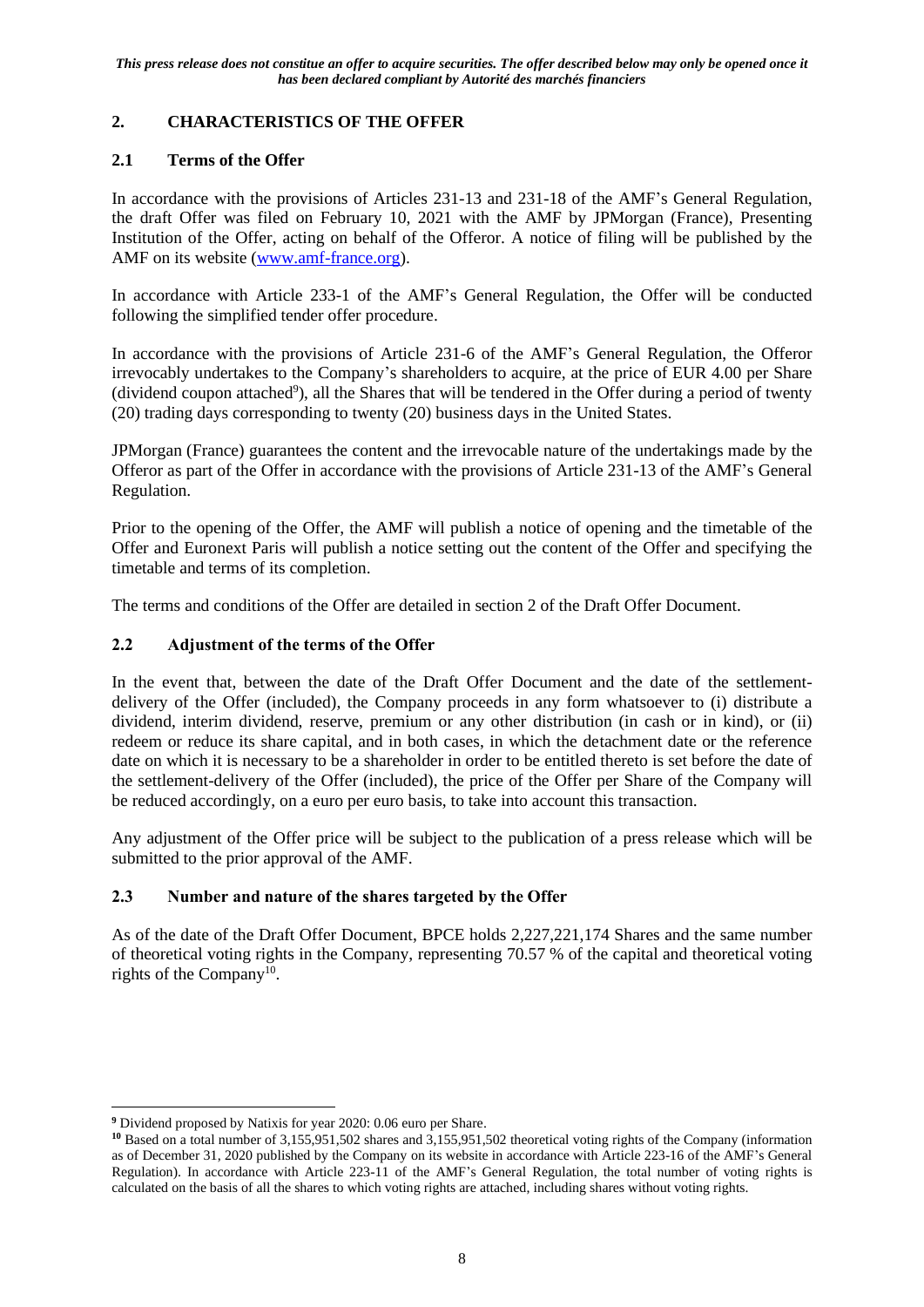The Offer targets all the Shares not held by the Offeror or assimilated thereto:

- (i) which are already issued, *i.e.* to the knowledge of the Offeror at the date of the Draft Offer Document, a maximum number of 924,715,665 Shares, it being specified that the treasury Shares held by the Company are not targeted by the Offer $<sup>11</sup>$ , and</sup>
- (ii) which are likely to be issued before the closing of the Offer in connection with the definitive acquisition of the free shares granted by the Company i.e., to the knowledge of the Offeror at the date of the Draft Offer Document, and on the basis of the tentative timetable presented in section 2.8 of this Press Release, a maximum number of 2,924,653 new Shares<sup>12</sup>,

i.e., to the knowledge of the Offeror at the date of the Draft Offer Document, a maximum number of Shares targeted by the Offer equal to 927,640,318.

To the knowledge of the Offeror, there are no other equity securities or other financial instruments issued by the Company or rights conferred by the Company that may give access, immediately or in the future, to the share capital or voting rights of the Company, other than the free shares granted by the Company to certain corporate officers and employees described in section 2.4 of this Press Release.

## **2.4 Situation of the beneficiaries of rights to receive free shares and holders of Non-Transferable Shares**

To the knowledge of the Offeror, at the date of filing of the Draft Offer Document, the Company has set up several plans for the allocation of free Shares allowing the allocation of a maximum number of 8,767,857 Shares to certain employees and/or corporate officers of the Company and its group (the "**Free Shares**").

The table below summarises the main characteristics of the Free Shares' allocation plans as of the date of the Draft Offer Document, to the knowledge of the Offeror.

| Plan<br><b>Reference</b>             | <b>Allocation</b><br>date | <b>Acquisition</b><br>date | <b>Availability</b><br>$\mathbf{Date}^1$<br>(excluding Shares<br>covered by the<br>Additional<br>Retention<br>Committers <sup>2</sup> ) | <b>Free Shares in</b><br><b>Acquisition Period not</b><br>covered by the<br><b>Additional Retention</b><br><b>Commitments</b> | <b>Total Free</b><br><b>Shares</b> in<br><b>Acquisition</b><br>Period |  |
|--------------------------------------|---------------------------|----------------------------|-----------------------------------------------------------------------------------------------------------------------------------------|-------------------------------------------------------------------------------------------------------------------------------|-----------------------------------------------------------------------|--|
| PAGA CDG<br>2017                     | 23/05/2017                | 23/05/2021                 | 23/05/2023                                                                                                                              | 64,477                                                                                                                        | 75,085                                                                |  |
| <b>PAGA 2018</b><br><b>Tranche 2</b> | 13/04/2018                | 01/03/2021                 | 01/03/2023                                                                                                                              | 1,779,597                                                                                                                     | 1,796,552                                                             |  |
| <b>PMP 2018</b><br><b>Tranche 1</b>  | 13/04/2018                | 13/04/2021                 | 13/04/2023                                                                                                                              | 223,081                                                                                                                       | 223,081                                                               |  |
| <b>PMP 2018</b><br><b>Tranche 2</b>  | 13/04/2018                | 13/04/2023                 | 13/04/2025                                                                                                                              | 223,081                                                                                                                       | 223,081                                                               |  |
| <b>PAGA CDG</b><br>2018              | 23/05/2018                | 23/05/2022                 | 23/05/2024                                                                                                                              | 68,657                                                                                                                        | 78,188                                                                |  |
| <b>PAGA 2019</b>                     | 12/04/2019                | 01/03/2021                 | 01/03/2023                                                                                                                              | 826,884                                                                                                                       | 829,935                                                               |  |

**<sup>11</sup>** The treasury Shares held by the Company, representing 0.13 % of the Company's share capital, assimilated to those held by the Offeror pursuant to Article L. 233-9, I, 2° of the French Commercial Code, are not targeted by the Offer.

<sup>&</sup>lt;sup>12</sup> See section 2.4 of this Press Release.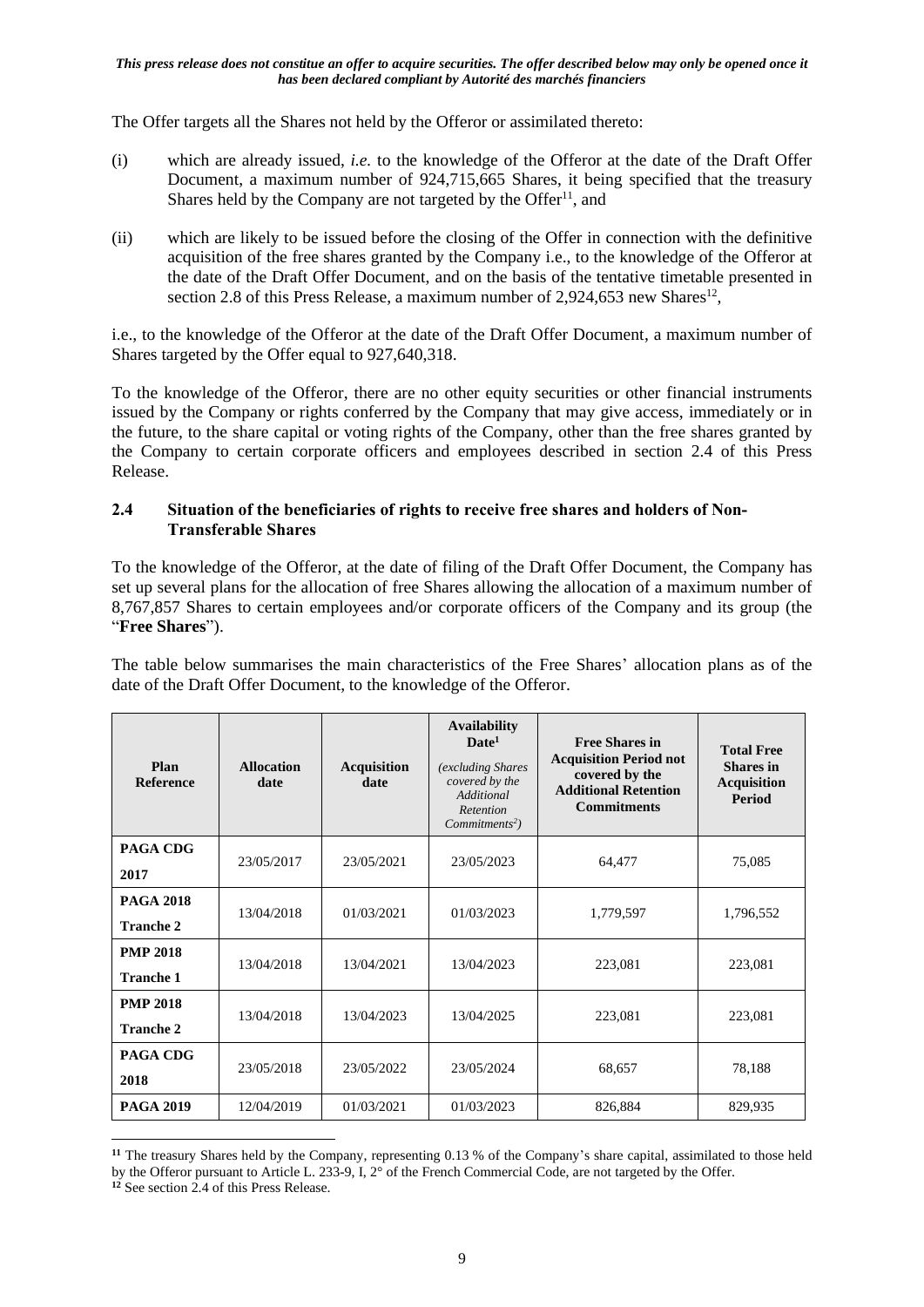| <b>Tranche 1</b> |            |            |            |           |           |  |  |
|------------------|------------|------------|------------|-----------|-----------|--|--|
| <b>PAGA 2019</b> | 12/04/2019 | 01/03/2022 | 01/03/2024 | 1,653,860 | 1,659,963 |  |  |
| <b>Tranche 2</b> |            |            |            |           |           |  |  |
| <b>PAGA CDG</b>  | 28/05/2019 | 28/05/2023 | 28/05/2025 | 86,722    | 98,192    |  |  |
| 2019             |            |            |            |           |           |  |  |
| <b>PAGA 2020</b> | 10/04/2020 | 01/03/2022 | 01/10/2022 |           |           |  |  |
| <b>Tranche 1</b> |            |            |            | 1,177,699 | 1,177,699 |  |  |
| <b>PAGA 2020</b> | 10/04/2020 | 01/03/2023 | 01/10/2023 | 2,355,478 | 2,355,478 |  |  |
| <b>Tranche 2</b> |            |            |            |           |           |  |  |
| <b>PAGA CDG</b>  |            |            |            |           |           |  |  |
| 2020             | 20/05/2020 | 20/05/2024 | 20/05/2024 | 126,396   | 250,603   |  |  |
| <b>Total</b>     |            |            |            | 8,585,932 | 8,767,857 |  |  |

*1. The reasons for this non-transferability are detailed below. It is noted that, in accordance with the terms of the free share allocation plans, the free shares granted to a beneficiary will be immediately acquired and/or will become immediately transferable in case of invalidity or death of this beneficiary. Where applicable, the Availability Date (as this term is defined below) will be determined by reference to this accelerated acquisition date. <sup>2</sup> As defined below.*

It is specified that, on the basis of the tentative timetable presented in section **Erreur ! Source du renvoi introuvable.** of this Press Release scheduling a closing date of the Offer occurring Before March 1<sup>st</sup>, 2022, a maximum number of 2,924,653 Free Shares may be issued in connection with the definitive acquisition of these Free Shares, and these Shares are therefore targeted by the Offer.

Moreover, it is also specified that some Shares currently held by the beneficiaries of some free share plans (or which will be held by these beneficiaries in case of termination of the acquisition period prior to the estimated closing date of the Offer) are non-transferable at the date of filing of the Draft Offer Document and will remain non-transferable until the estimated closing date of the Offer (the "**Non-Transferable Shares**"), including regarding some Shares for which the retention period has, or will have, expired at the date of filing of the Draft Offer Document or at estimated closing date of the Offer. The Non-Transferable Shares correspond to:

- (i) A maximum number of 125,576 non-transferable Shares (including 94,962 Shares which are already issued at the date of the Draft Offer Document and 30,614 Shares which are likely to be issued before the closing of the Offer) because of:
	- the retention commitments provided by the regulations of the free share allocation plans under which all or part of the Shares received by the members of the General Management Committee of Natixis are non-transferable until the holder ceases all its duties within Groupe BPCE; and/or
	- the provisions of Article L. 225-197-1 II of the French Commercial Code, pursuant to which the board of directors of Natixis has imposed on the corporate officers of Natixis a commitment to retain their securities until the termination of their duties,

## (the "**Additional Retention Commitments**");

(ii) A maximum number of 5,727,704 non-transferable Shares (including 2,833,665 Shares which are already issued at the date of the Draft Offer Document and 2,894,039 Shares which are likely to be issued before the closing of the Offer) pending the expiration of a tax holding period (period provided by the a of A of paragraph 1 ter of Article 150-0 D of the French General Tax Code for the Shares eligible to the benefit of the provisions of Article 200 A,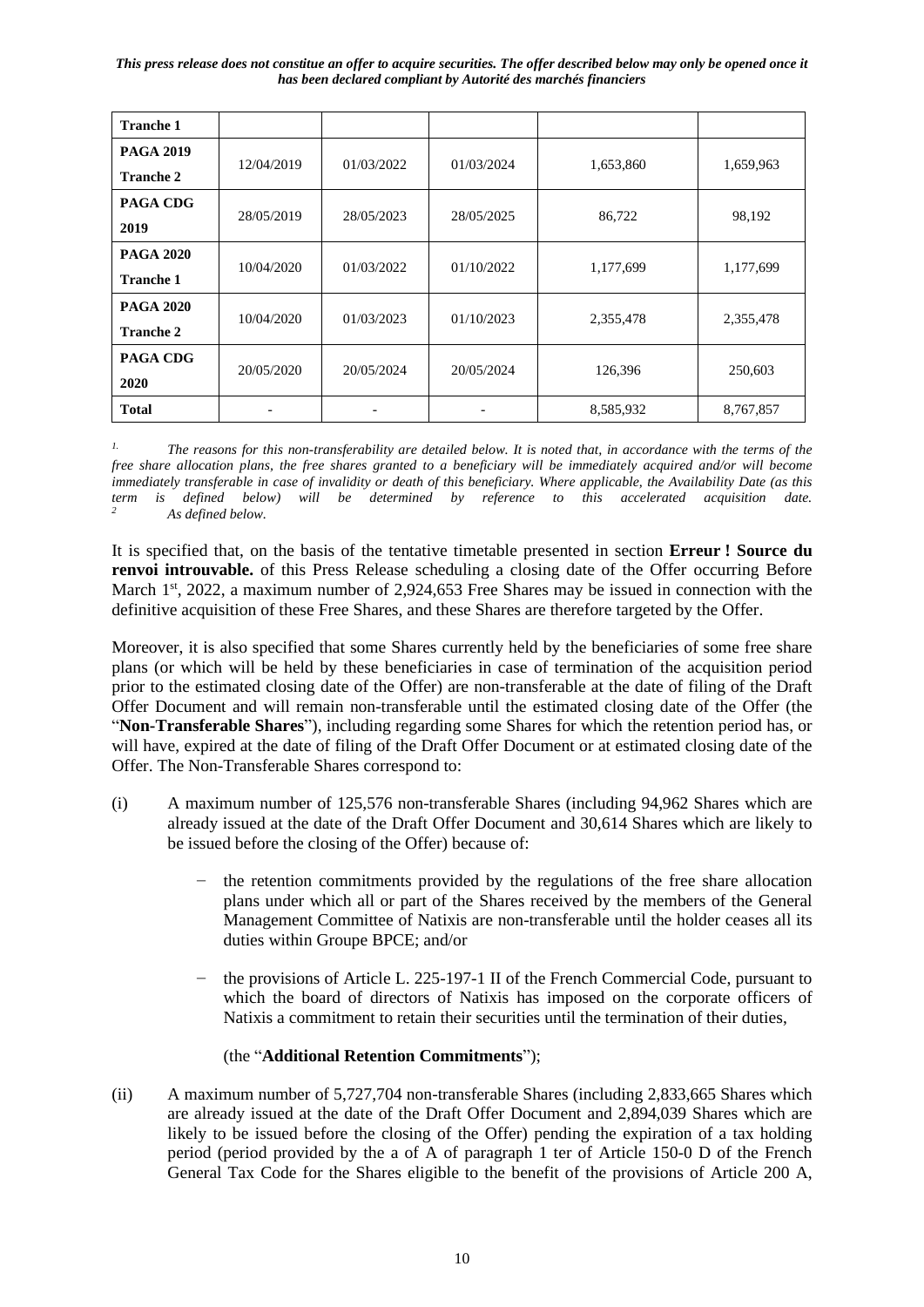paragraph 3 of the French General Tax Code, in its redaction provided by Article 135 of the law n°2015-990 dated August 6, 2015 for growth, activity and equal economic opportunity.

Therefore, to the knowledge of the Offeror at the date of filing of the Draft Offer Document, and subject to the anticipated acquisition and transferability events provided for by  $law^{13}$ , the Free Shares may not be tendered in the Offer, to the extent that the acquisition or retention periods of the Free Shares will not have expired before the closing of the Offer, and the Non-Transferable Shares will not be tendered in the Offer for the reasons described above.

The Offeror will propose to the beneficiaries of the Free Shares and to the holders of Non-Transferable Shares to enter into put and call options of their Free Shares and Non-Transferable Shares in order to enable them to benefit from cash liquidity for the Free Shares and the Non-Transferable Shares that could not be tendered in the Offer (the "**Liquidity Agreement**").

Pursuant to the Liquidity Agreement, the Offeror will grant to each beneficiary of Free Shares and holder of Non-Transferable Shares a put option, exercisable as of the Availability Date, followed by a call option granted by each beneficiary of Free Shares and holder of Non-Transferable Shares to the Offeror, exercisable as of the end of the exercise period of the put option, and in the absence of exercise thereof.

The put and call options may, however, only be exercised in the event that the Offeror is in a position to implement a squeeze-out following the Offer, pursuant to Articles L. 433-4 III of the French Monetary and Financial Code and 237-1 *et seq.* of the AMF's General Regulation.

The "**Availability Date**" shall correspond to the day on which the Shares subject to a Liquidity Agreement will become transferable as a result of (i) the expiry of the acquisition period, the holding period (if applicable), or, as the case may be, the tax holding period, or (ii) the termination of duties in respect of which the holder of such Shares was subject to a holding commitment.

The exercise price per Share in the put and call options will be calculated on the basis of a formula which, if it was determined at the date of the Draft Offer Document, would result in the Offer Price.

In the event of implementation, if need be, of the squeeze-out, the Shares subject to the liquidity mechanisms described above will be assimilated to the Shares held by the Offeror in accordance with Article L. 233-9 I, 4° of the French Commercial Code, and will not be subject to the said squeeze-out (but they will be transferred to the Offeror in the future as part of the Liquidity Agreement, subject to its execution by the relevant beneficiary or holder).

## **2.5 Conditions for the Offer's opening**

As of the date of the Draft Offer Document, the opening of the Offer is, in accordance with the provisions of Article 231-32 of the AMF's General Regulation, subject to the prior authorization of the authorities listed below, due to the indirect increase of the Offeror's holding in the share capital and voting rights of some entities and interests held by the Company:

- ‒ The AMF's authorisation, pursuant to the provisions of Article L. 532-9-1 of the French Monetary and Financial Code, with respect to the following portfolio management companies:
	- AEW Ciloger;
	- Darius Capital Conseil;

**<sup>13</sup>** Especially pursuant to Articles L. 225-197-1 *et seq.* of the French Commercial Code (cause of death or invalidity of the beneficiary).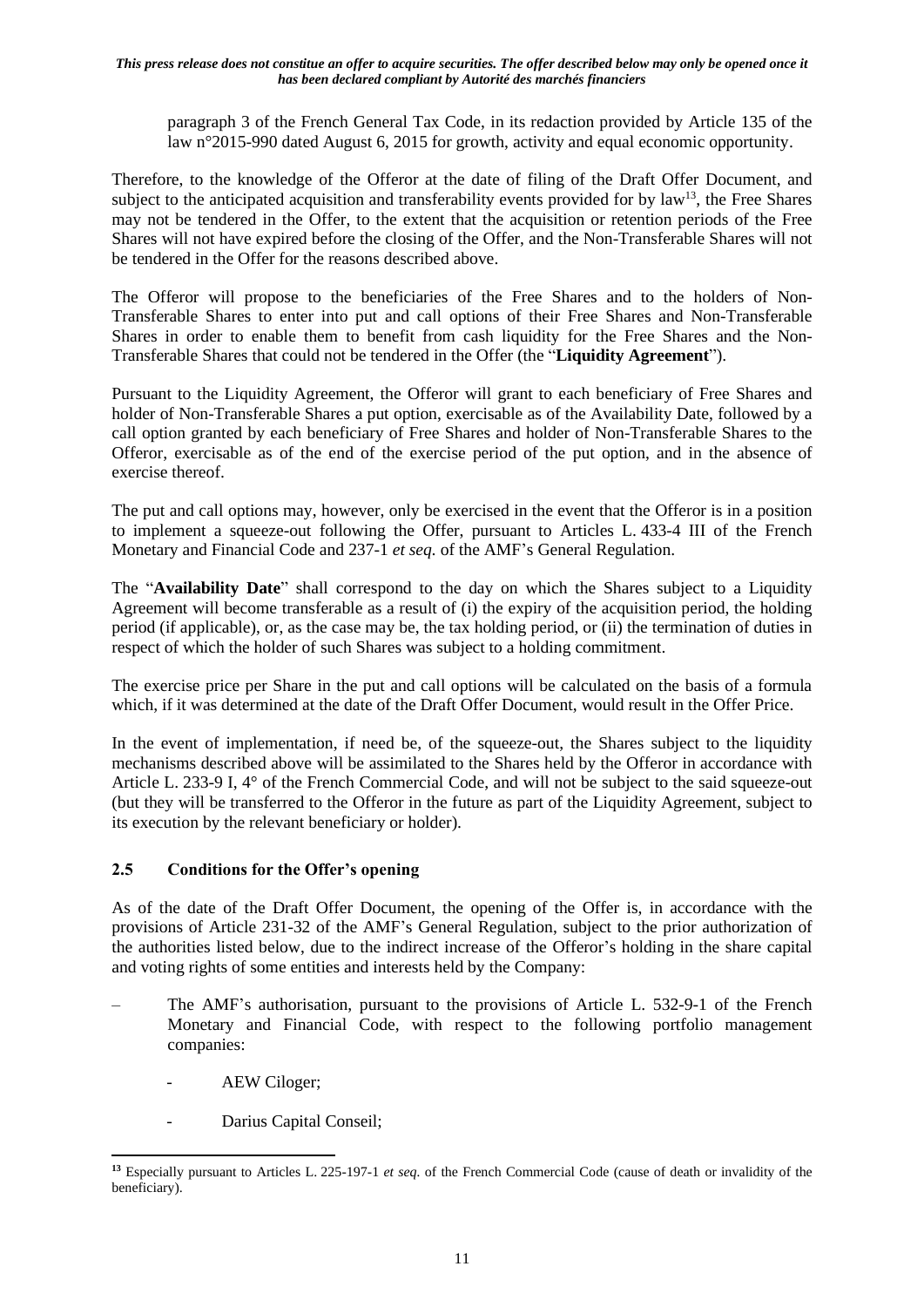- H2O AM Europe;
- Ostrum Asset Management;
- Seventure Partners;
- Thematics Asset Management;
- Vauban Infrastructure Partners; and
- Galia Gestion,
- ‒ the *Autorité de contrôle prudentiel et de resolution's* authorisation, pursuant to the provisions of Article L. 322-4 of the French Insurance Code and with respect to the following insurance companies:
	- BPCE IARD; and
	- *Compagnie Française d'Assurance pour le Commerce Extérieur*,
- ‒ the authorisation of the *Bundesanstalt für Finanzdienstleistungsaufsicht* (BAFIN) and the German Federal Bank, in Germany, for insurance company Coface Finanz GmbH;
- ‒ the authorisation of the *Commission de Surveillance du Secteur Financier*, in Luxembourg, for the portfolio management company AEW S.à r.l ;
- ‒ the authorisation of the *Autorité fédérale de surveillance des marchés financiers (FINMA)*, in Switzerland, for the insurance companies Coface RE and Compagnie Française d'Assurance Pour Le Commerce Extérieur, succursale de Lausanne;
- ‒ the authorisation of the Insurance and Private Pension Regulation and Supervision Agency, in Turkey for the insurance company Coface Sigorta,

(together, the "**Regulatory Authorisations**").

The Offeror has informed all the regulators concerned by the Offer and will proceed as soon as possible to file the applications for authorisation.

The shareholders of the Company will be informed of the grant of these Regulatory Authorisations and the opening of the Offer by a press release published by the Offeror.

The Offeror has also taken steps to identify, and as the case may be obtain, in light of the applicable legislation, all other administrative formalities that would be required in the relevant countries.

## **2.6 Offeror's right to purchase Shares during the Offer period**

As from the filing of the proposed Offer with the AMF, and until the opening of the Offer, the Offeror reserves the right to purchase Shares, on or off-market, in accordance with the provisions of Articles 231-38 and 231-39 of the AMF's General Regulation.

## **2.7 Procedure for tendering in the Offer**

The Offer will be open for a period of twenty (20) trading days corresponding to twenty (20) business days in the United States. The attention of the Company's shareholders is drawn to the fact that, as the Offer will be conducted following the simplified procedure, in accordance with the provisions of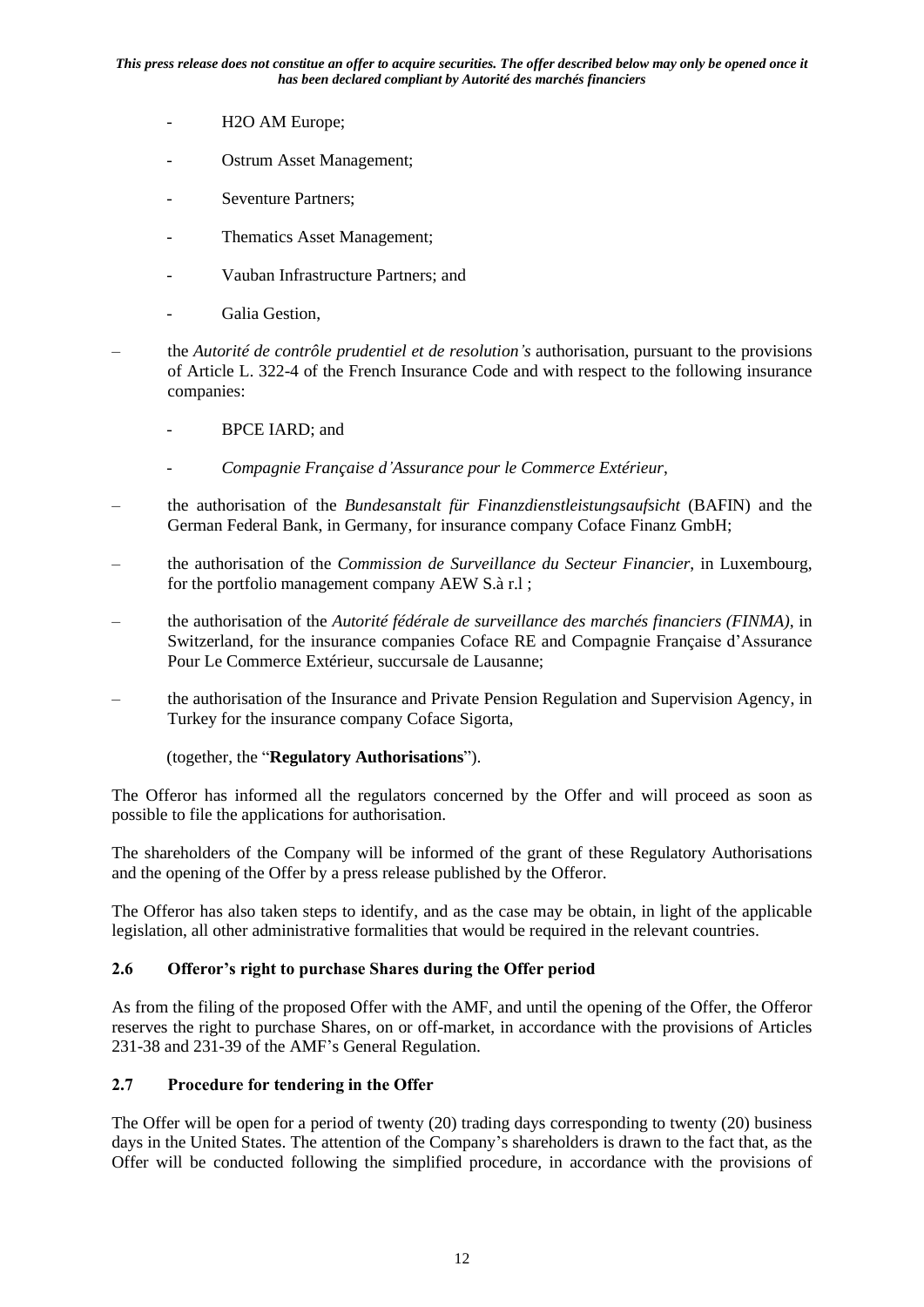Articles 233-1 *et seq.* of the AMF's General Regulation, it will not be reopened following the publication of the definitive result of the Offer.

The Shares tendered in the Offer must be freely negotiable and free from any lien, pledge, collateral or other security or restriction of any kind on the free transfer of their ownership. The Offeror reserves the right to reject, in its sole discretion, any Shares tendered in the Offer that do not fulfil this condition.

Shareholders of the Company who wish to tender their Shares in the Offer may sell their Shares on the market. The settlement-delivery of the Shares sold (including the payment of the price) will occur on the second trading day following the day of execution of the orders, and the trading costs (including the corresponding brokerage fees and VAT) relating to such transactions will remain entirely at the expense of the Shareholders tendering their Shares in the Offer, it being specified that:

Shareholders of the Company who wish to tender their Shares to the Offer may sell their Shares on the market. The settlement and delivery of the Shares sold (including the payment of the price) will take place on the second trading day following the day of execution of the orders, and the trading costs (including the corresponding brokerage fees and VAT) relating to these transactions will remain entirely at the expense of the shareholders tendering their Shares in the Offer, it being specified that:

- ‒ The shareholders of the Company whose Shares are registered with a financial intermediary (bank, credit institution, investment firm, etc.) and who would like to tender their Shares in the Offer must submit to their financial intermediary an irrevocable sale order at the latest on the (included) closing date of the Offer, using the model made available to them by such financial intermediary;
- ‒ The Shares held in registered form will have to be converted into bearer form in order to be tendered in the Offer. Accordingly, holders of Shares held in registered form who wish to tender their Shares in the Offer will have to request the conversion of their Shares into bearer form to an authorised intermediary as soon as possible. It is specified that the conversion to bearer form of Shares held in registered form will result in the loss for such shareholders of the benefits associated with holding such Shares in registered form.

The transfer of ownership of the Shares tendered in the Offer and all of the rights attached thereto (including the right to dividends) will occur on the date of registration in the Offeror's account, in accordance with the provisions of Article L. 211-17 of the French Monetary and Financial Code. It is reminded, if need be, that any amount due in connection with the tendering of the Shares in the Offer will not bear interest and will be paid on the settlement-delivery date.

Orders to tender the Shares to the Offer will be irrevocable.

The Offeror will appoint an investment services provider qualified as a member of the bidding market to purchase, on behalf of the Offeror, all Shares which will be tendered in the Offer, in accordance with applicable regulations.

The Offer and all related documents are subject to French law. Any dispute or litigation of any nature whatsoever relating to this Offer will be brought before the competent courts.

## **2.8 Tentative timetable of the Offer**

Prior to the opening of the Offer, the AMF will publish a notice of opening and timetable, and Euronext Paris will publish a notice announcing the terms and timetable of the Offer.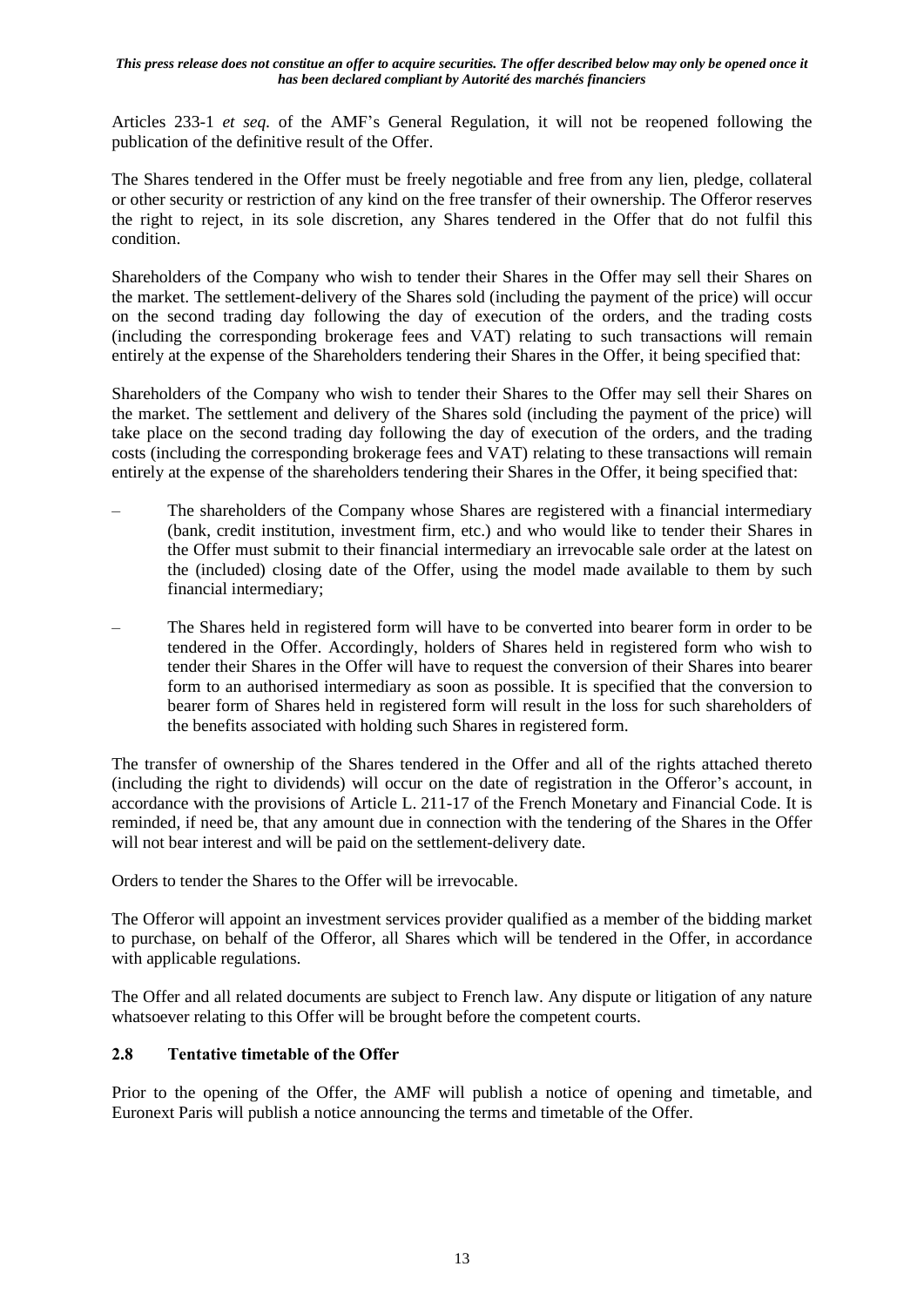A tentative timetable is proposed below and will be adjusted according to the date of obtention of the Regulatory Authorisations:

| <b>Dates</b>                                | <b>Principal Stages of the Offer</b>                                                                                                                                                                                                                    |  |  |  |  |
|---------------------------------------------|---------------------------------------------------------------------------------------------------------------------------------------------------------------------------------------------------------------------------------------------------------|--|--|--|--|
| <b>February 9, 2021</b>                     | Announcement of the draft Offer                                                                                                                                                                                                                         |  |  |  |  |
| <b>February 10, 2021</b>                    | Filing of the draft Offer and the Draft Offer Document of the Offeror with<br>the AMF                                                                                                                                                                   |  |  |  |  |
|                                             | Offeror's Draft Offer Document made available to the public and posted<br>to the websites of the AMF (www.amf-france.org) and the Offeror<br>(www.groupebpce.com)                                                                                       |  |  |  |  |
|                                             | Publication by the Offeror of a press release announcing the filing of the<br>Offer and availability of the Draft Offer Document                                                                                                                        |  |  |  |  |
| <b>March 15, 2021</b>                       | Company's draft reply document filed with the AMF, including the<br>reasoned opinion of the Company's board of directors and the<br>independent expert's report                                                                                         |  |  |  |  |
|                                             | Company's draft reply document made available to the public and posted<br>to the websites of the AMF (www.amf-france.org) and the Company<br>(www.natixis.com)                                                                                          |  |  |  |  |
|                                             | Publication by the Company of a press release announcing the filing of<br>the Offer and availability of Company's draft reply document                                                                                                                  |  |  |  |  |
| April 13, 2021                              | Declaration of conformity of the Offer issued by the AMF, which serves<br>as the approval ("visa") of the Offeror's offer document and the<br>Company's reply document                                                                                  |  |  |  |  |
| <b>April 13, 2021</b>                       | Offeror's offer document is made available to the public and posted to the<br>websites of the AMF<br>$(www.amf-frame.org)$<br>and<br>the<br>Offeror<br>(www.groupebpce.com)                                                                             |  |  |  |  |
|                                             | Publication by the Offeror of a press release specifying the terms and<br>conditions for making the offer document available to the public                                                                                                              |  |  |  |  |
|                                             | Company's reply document made available to the public and posted to to<br>the websites of the AMF (www.amf-france.org) and the Company<br>(www.natixis.com)                                                                                             |  |  |  |  |
|                                             | Publication by the Company of a press release specifying the terms and<br>conditions for making the reply document available to the public                                                                                                              |  |  |  |  |
| <b>May / June 2021</b><br>(indicative date) | Obtention of the last of the Regulatory Authorisations described in<br>section 2.6 of the Draft Offer Document                                                                                                                                          |  |  |  |  |
| <b>1</b> 2021                               | Information relating to the Offeror's legal, financial, accounting and other<br>characteristics is made available to the public and posted to the websites<br>(www.amf-france.org)<br>Offeror<br>of<br>the<br>AMF<br>and<br>the<br>(www.groupebpce.com) |  |  |  |  |
|                                             | Publication by the Offeror of a press release specifying the terms and                                                                                                                                                                                  |  |  |  |  |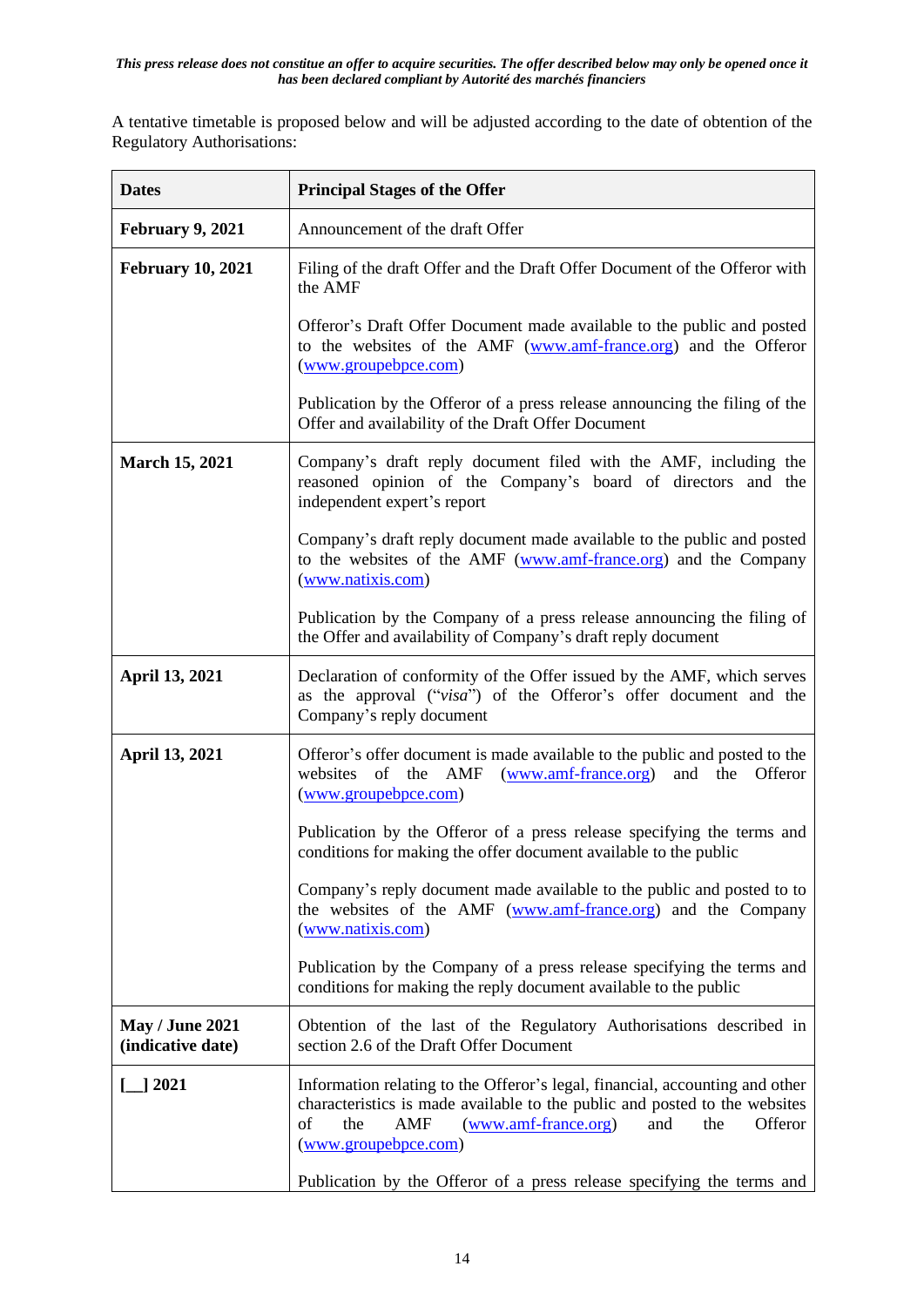| <b>Dates</b> | <b>Principal Stages of the Offer</b>                                                                                                                                                                                               |  |  |  |  |
|--------------|------------------------------------------------------------------------------------------------------------------------------------------------------------------------------------------------------------------------------------|--|--|--|--|
|              | conditions for the provision of information relating to the legal, financial,<br>accounting and other characteristics of the Offeror                                                                                               |  |  |  |  |
|              | Information relating to the Company's legal, financial, accounting and<br>other characteristics is made available to the public and posted to the<br>websites of the AMF (www.amf-france.org) and the Company<br>(www.natixis.com) |  |  |  |  |
|              | Publication by the Company of a press release specifying the terms and<br>conditions for the provision of information relating to the legal, financial,<br>accounting and other characteristics of the Company                     |  |  |  |  |
| <b>12021</b> | Publication by the AMF of the notice for the opening of the Offer                                                                                                                                                                  |  |  |  |  |
|              | Publication by Euronext Paris of the notice relating to the Offer and its<br>terms and conditions                                                                                                                                  |  |  |  |  |
| $-12021$     | Opening of the Offer                                                                                                                                                                                                               |  |  |  |  |
| 12021        | Closing of the Offer                                                                                                                                                                                                               |  |  |  |  |
| 12021        | Publication of the notice of result of the Offer by the AMF                                                                                                                                                                        |  |  |  |  |
| <b>12021</b> | Implementation of the squeeze-out procedure and delisting of the Shares<br>from Euronext Paris, if applicable                                                                                                                      |  |  |  |  |

## **2.9 Costs and financing terms of the Offer**

## 2.9.1 Costs of the Offer

The overall amount of the fees, costs and external expenses incurred by the Offeror in connection with the Offer, including, in particular, fees and other expenses relating to its various legal, financial and accounting advisors and any other experts and consultants, as well as publicity costs, is estimated at approximately EUR 25,000,000 (taxes excluded).

In addition, the financial transaction tax pursuant to Article 235 ter ZD of the French General Tax Code will be added to these expenses and will be borne by BPCE on the shares tendered in the Offer.

## 2.9.2 Financing of the Offer

In the event that all of the Shares targeted by the Offer are tendered in the Offer, the total amount of compensation in cash to be paid by the Offeror to the shareholders of the Company who tendered their Shares in the Offer would amount to EUR 3,710,561,272 (expenses and commissions related to the Offer excluded).

The financing of the amounts due by the Offeror in connection with the Offer will be financed through the Offeror's available cash.

## 2.9.3 Brokerage fees and compensation of intermediaries

No fee or commission will be refunded or paid by the Offeror to a holder who tendered Shares in the Offer, or to any intermediary or person soliciting the tendering of Shares in the Offer.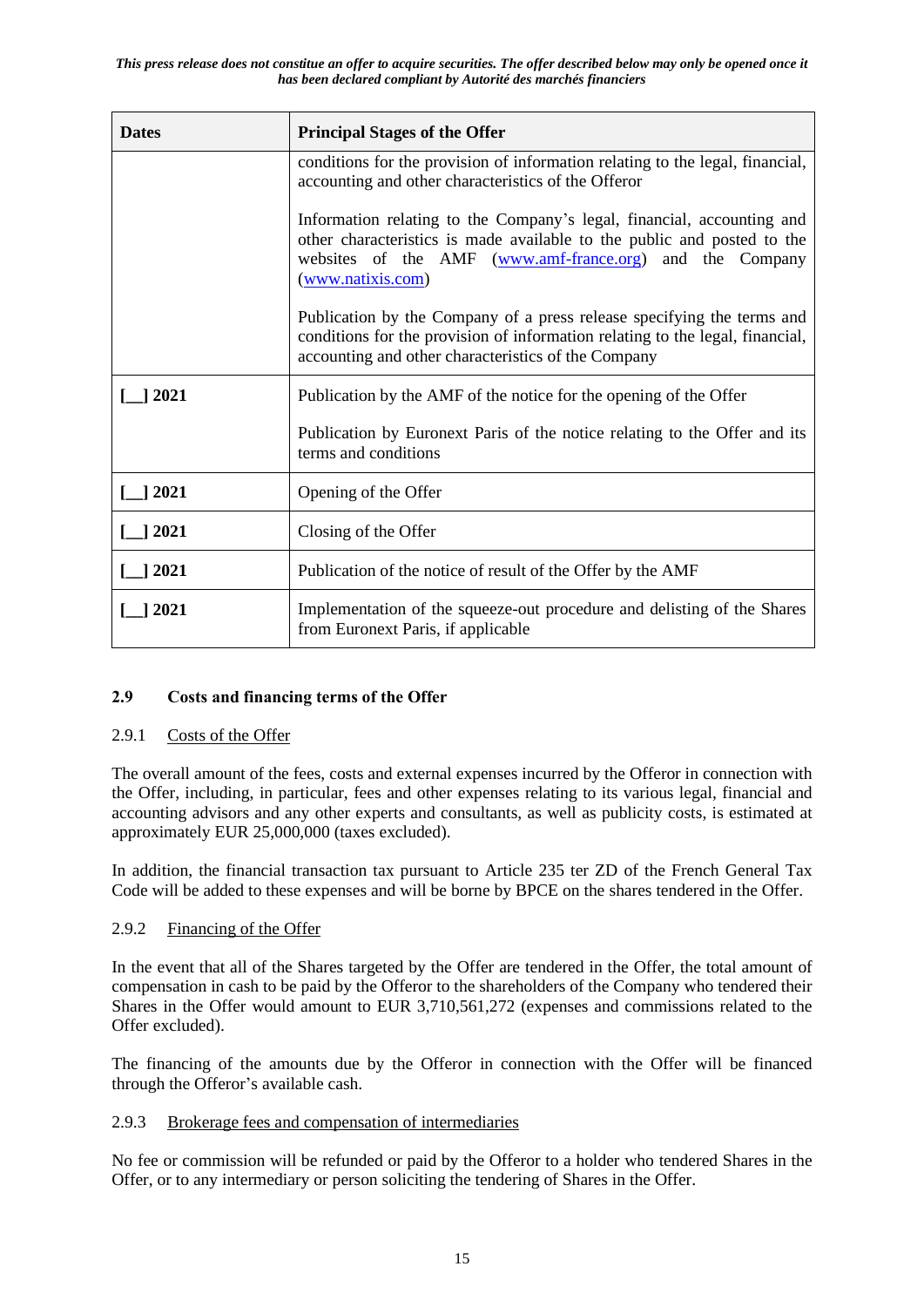## **2.10 Offer restrictions outside of France**

The Offer has not been subject to any other registration or visa application with any financial market regulatory authority outside of France and no steps will be taken for such registration or visa. The Press Release and the other documents relating to the Offer do not constitute an offer to sell or purchase securities or a solicitation of such an offer in any other country in which such offer or solicitation is unlawful or at any person to whom such offer or solicitation could not validly be made.

The Company's shareholders located outside France may not take part in the Offer unless the foreign law to which they are subject allows them to do so. Indeed, the Offer, the participation in the Offer and the communication of the Press Release may be subject to specific regulations or restrictions in certain countries.

The Offer is not directed at persons subject to such restrictions, either directly or indirectly, and is not likely to be accepted from a country where the Offer would be subject to such restrictions. Accordingly, persons coming into possession of the Press Release are required to inform themselves of any restriction that may apply to them and to comply with them. Failure to comply with these restrictions may constitute a violation of the applicable stock exchange and/or securities laws and regulations in any of these jurisdictions.

The Offeror will not be liable for any breach by any person of any rules and restrictions applicable such person.

## *United States of America*

The Offer will be made in the United States of America in accordance with Section 14(e) of the U.S. Securities Exchange Act of 1934 as amended (the "**1934 Act**"), and the rules and regulations promulgated thereunder, including Regulation 14E after applying the exemptions provided by Rule 14d-1(d) of the 1934 Act ("Tier II" exemption) and the requirements of French law. Accordingly, the Offer will be subject to certain procedural rules, in particular those relating to the timing of the settlement, waiver of conditions and payment dates, which are different from U.S. rules and procedures relating to public offers.

The receipt of an amount of money under the Offer by a U.S. shareholder of Natixis may be a taxable transaction for U.S. tax purposes, including U.S. federal income tax purposes, and may be a taxable transaction under state or local tax laws, as well as foreign or other tax laws. It is strongly recommended that each Natixis U.S. shareholder should immediately seek independent professional advice regarding the tax consequences of accepting the Offer.

It may be difficult for U.S. shareholders of Natixis to enforce their rights and claims under U.S. federal securities laws, since the Offeror and Natixis are companies with their respective headquarters outside the United States of America and all or some of their respective officers and directors are residents of countries other than the United States of America. U.S. shareholders of Natixis may not be able to sue proceedings in a court outside the United States against a non-U.S. company or its officers or directors alleging violations of U.S. securities laws. In addition, it may also be difficult to compel a non-U.S. company and its affiliates to submit to judgments that would be rendered by a U.S. court.

To the extent permitted by applicable Laws and regulations, including Rule 14e-5 of the 1934 Act, and in accordance with customary practices in France, the Offeror and its Affiliates or its broker(s) (acting as agent or in the name and on behalf of the Offeror or its Affiliates, where applicable) and Natixis and its affiliates or its broker(s) (acting as agent or in the name and on behalf of Natixis or its affiliates, where applicable) may, before or after the date of the Press Release, directly or indirectly, purchase or arrange for the purchase of Shares outside of the Offer. Such purchases may be made on the market, on the basis of an order made at the Offer Price, or in off-market transactions at a price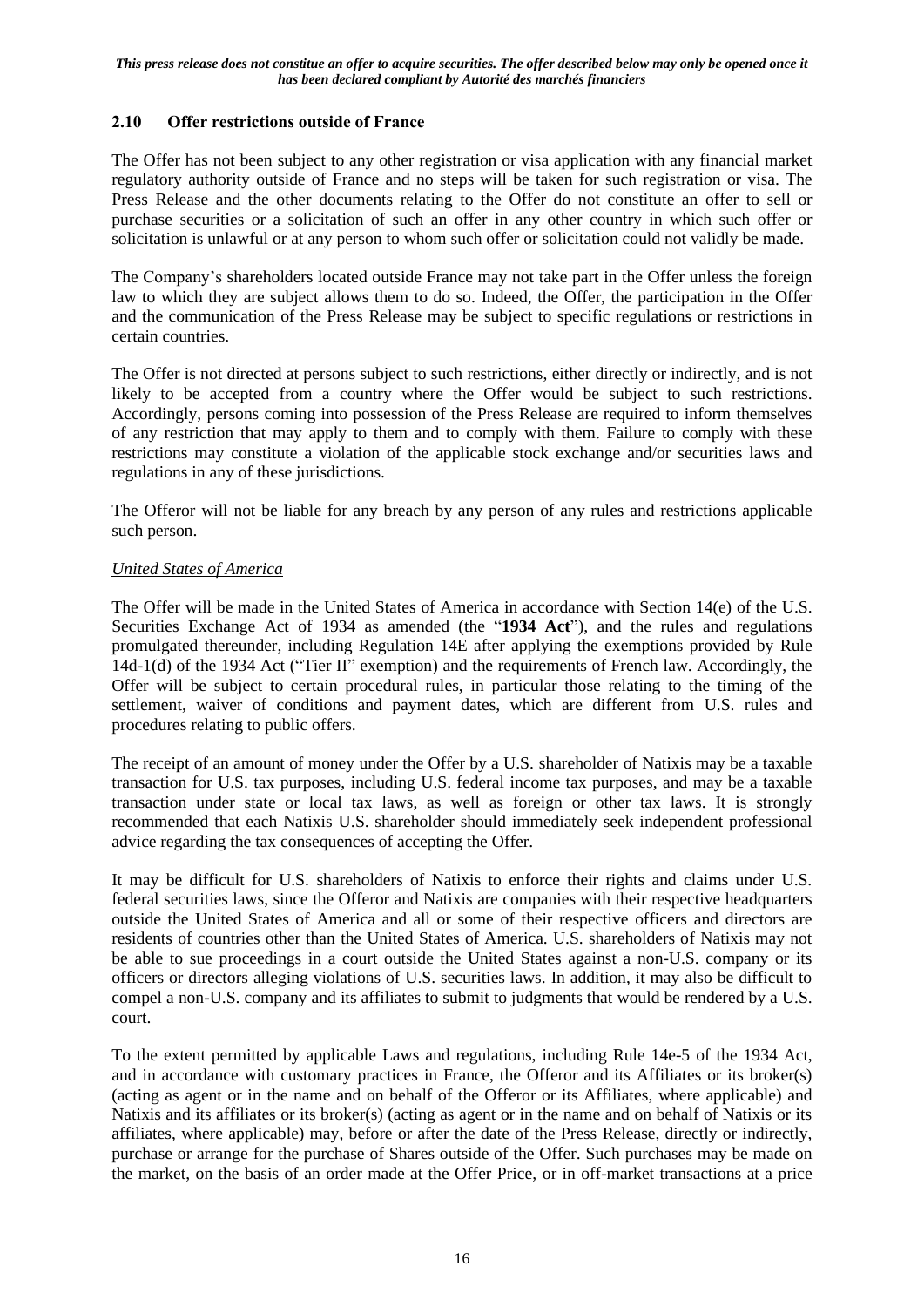per Share equal to the Offer Price in accordance with the provisions of Article 231-39, II of the AMF's General Regulation. These purchases will not be concluded at a price per Share higher than the Offer Price. To the extent that information concerning these purchases or these provisions is made public in France, it will also be made public by means of a press release or any other means that informs the U.S. shareholders of Natixis, at the following address: www.natixis.com. No purchases outside the Offer will be made by or on behalf of the Offeror, Natixis or their respective affiliates in the United States of America. Offeror's and Natixis' financial advisory affiliates may engage in ordinary trading activities in Natixis securities, which may include making purchases or arranging for the making of certain arrangements for the purchase of such securities.

This Press Release has not been filed with or reviewed by any market authority (federal or state) or other regulatory authority in the United States of America, nor has any such authority passed upon the accuracy or adequacy of the information contained in this Press Release. Any statement to the contrary would be unlawful and may constitute a criminal offence.

## **2.11 Tax treatment of the Offer**

The tax treatment of the Offer is described in Section 2.12 "*Taxation of the Offer*" of the Draft Offer Document.